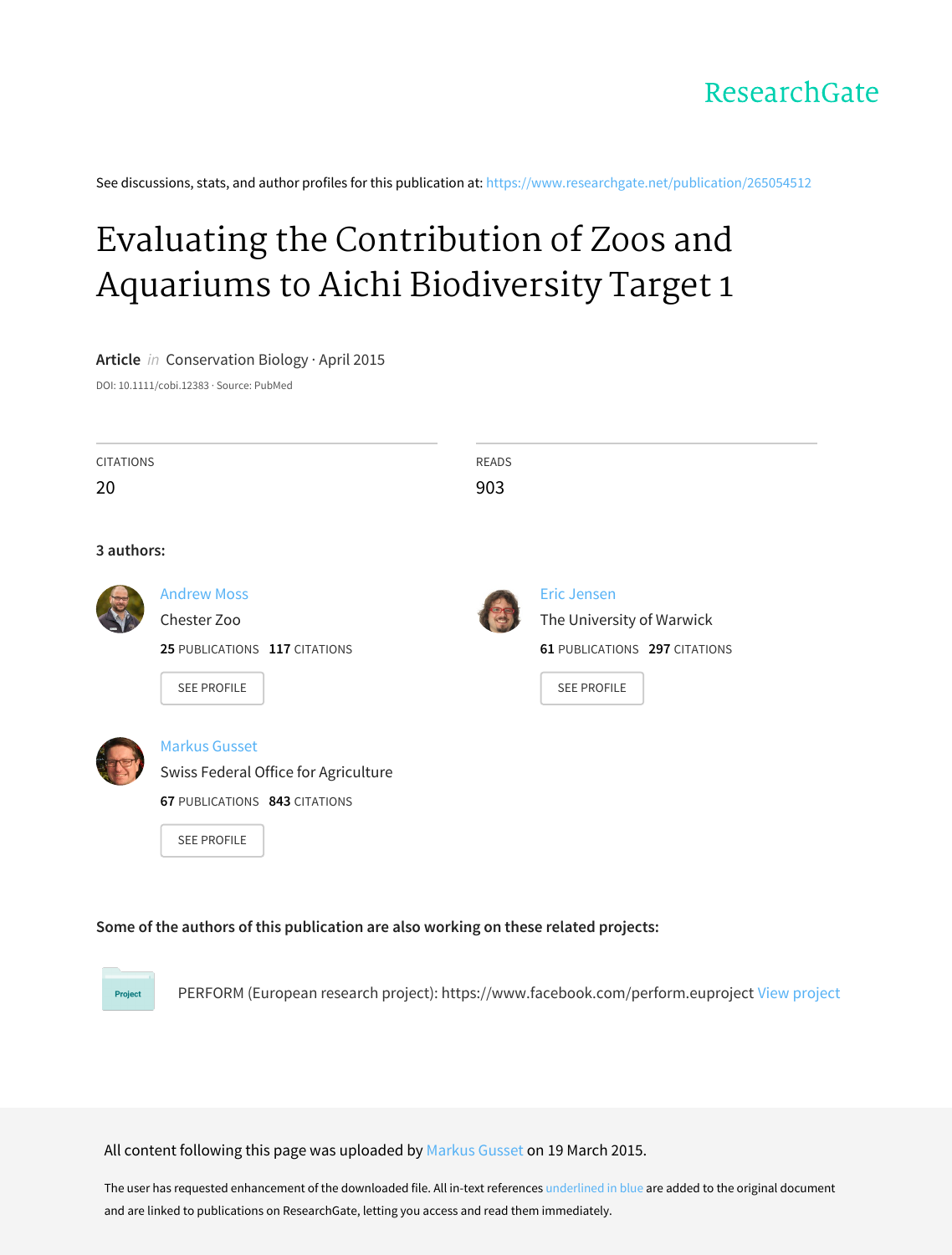# **Evaluating the contribution of zoos and aquariums to Aichi Biodiversity Target 1**

Andrew Moss,<sup>∗</sup> Eric Jensen,† and Markus Gusset‡

<sup>∗</sup>Chester Zoo, Chester CH2 1LH, United Kingdom †Department of Sociology, University of Warwick, Coventry CV4 7AL, United Kingdom ‡World Association of Zoos and Aquariums (WAZA) Executive Office, 1196 Gland, Switzerland

**Abstract:** *The United Nations Strategic Plan for Biodiversity 2011–2020 is a key initiative within global efforts to halt and eventually reverse the loss of biodiversity. The very first target of this plan states that "by 2020, at the latest, people are aware of the values of biodiversity and the steps they can take to conserve and use it sustainably." Zoos and aquariums worldwide, attracting more than 700 million visits every year, could potentially make a positive contribution to this target. However, a global evaluation of the educational impacts of visits to zoos and aquariums is entirely lacking in the existing literature. To address this gap, we conducted a large-scale impact evaluation study. We used a pre- and postvisit repeated-measures survey design to evaluate biodiversity literacy—understanding of biodiversity and knowledge of actions to help protect it—of zoo and aquarium visitors worldwide. Ours was the largest and most international study of zoo and aquarium visitors ever conducted. In total, 5661 visitors to 26 zoos and aquariums from 19 countries around the globe participated in the study. Aggregate biodiversity understanding and knowledge of actions to help protect biodiversity both significantly increased over the course of zoo and aquarium visits. There was an increase from previsit (69.8%) to postvisit (75.1%) in respondents demonstrating at least some positive evidence of biodiversity understanding. Similarly, there was an increase from previsit (50.5%) to postvisit (58.8%) in respondents who could identify actions to help protect biodiversity that could be achieved at an individual level. Our results are the most compelling evidence to date that zoo and aquarium visits contribute to increasing the number of people who understand biodiversity and know actions they can take to help protect biodiversity.*

**Keywords:** aquarium, education, impact, visit, zoo

Evaluación de la Contribución de los Acuarios y Zoológicos al Objetivo 1 de Biodiversidad de Aichi

**Resumen:** *El Plan Estrat´egico de las Naciones Unidad para la Biodiversidad 2011-2020 es una iniciativa clave dentro de los esfuerzos globales para detener y eventualmente revertir la p´erdida de la biodiversidad. El primer objetivo de este plan manifiesta que "para 2020, a mas tardar, la gente estar ´ a consciente de los ´ valores de la biodiversidad y los pasos que pueden dar para conservarla y usarla de manera sustentable". Los zoologicos y acuarios a nivel mundial, que atraen a m ´ as de 700 millones de visitantes cada a ´ no, pueden ˜ brindar potencialmente una contribucion positiva a este objetivo. Sin embargo, no existe una evaluaci ´ on´ global del impacto educativo de los zoologicos y acuarios en la literatura contempor ´ anea. Para enfrentar ´ este vac´ıo informativo llevamos a cabo un estudio de evaluacion de impacto a gran escala. Usamos un ´ diseno de encuesta de medidas repetidas previa y posterior a la visita para evaluar los conocimientos sobre ˜ la biodiversidad – entendimiento de la biodiversidad y conocimiento de acciones para ayudar a protegerla – de los visitantes de zoologicos y acuarios a nivel mundial. Nuestro estudio fue el estudio m ´ as grande e ´ internacional de visitantes de zoologicos y acuarios que se ha llevado a cabo. En total, 5661 visitantes a ´ 26 zoologicos y acuarios de 19 pa ´ ´ıses de todo el mundo participaron en el estudio. Tanto el agregado del entendimiento de la biodiversidad y el del conocimiento de acciones para ayudar a protegerla incrementaron significativamente durante las visitas a los zoologicos y acuarios. Hubo un incremento entre la encuesta ´*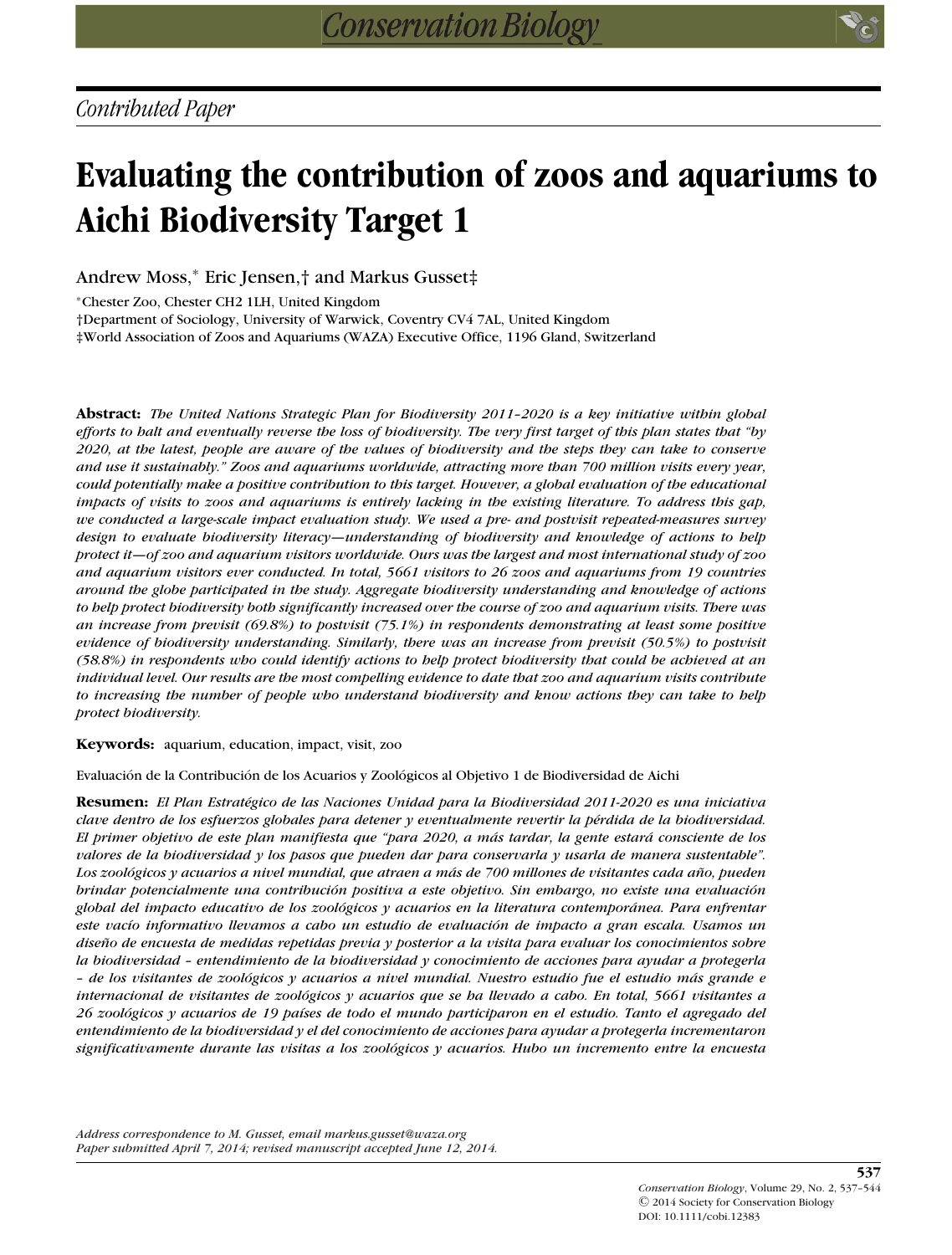*previa a la visita (69.8%) y la posterior a la visita (75.1%) con respecto a los encuestados demostrando por* lo menos un poco de evidencia positiva en cuanto al entendimiento de la biodiversidad. También hubo un *incremento similar entre la encuesta previa (50.5%) y la posterior (58.8%) con respecto a los encuestados que pod´ıan identificar acciones alcanzables a nivel individual para ayudar a proteger la biodiversidad. Nuestros resultados son la evidencia mas convincente a la fecha de que las visitas a los zool ´ ogicos y acuarios ´ contribuyen al incremento del numero de personas que entienden la biodiversidad y conocen acciones que ´ pueden realizar para ayudar a protegerla.*

Palabras Clave: acuario, educación, impacto, visita, zoológico

# **Introduction**

In 2010, governments agreed to the Strategic Plan for Biodiversity 2011–2020, which is aimed at halting and eventually reversing the loss of biodiversity on the planet (http://www.cbd.int/sp/default.shtml). To build support and momentum for this urgent task, the United Nations General Assembly declared 2011–2020 the United Nations Decade on Biodiversity. There are 5 strategic goals and 20 ambitious targets, collectively known as the Aichi Biodiversity Targets (http://www.cbd.int/sp/targets/default.shtml). Their purpose is to inspire broad-based action in support of biodiversity over this decade. Target 1 of strategic goal A states that "by 2020, at the latest, people are aware of the values of biodiversity and the steps they can take to conserve and use it sustainably." To achieve such a goal will require a major global effort from governments and civil society organizations, such as zoos, aquariums, science museums, and many others. The World Association of Zoos and Aquariums (WAZA)—the global industry association for zoos and aquariums—has officially committed to contributing to this biodiversity awareness target.

With more than 700 million visits worldwide every year ([Gusset & Dick 2011](https://www.researchgate.net/publication/49662951_The_global_reach_of_zoos_and_aquariums_in_visitor_numbers_and_conservation_expenditures?el=1_x_8&enrichId=rgreq-77f94d7cc6ce42ac83970c032db6908b-XXX&enrichSource=Y292ZXJQYWdlOzI2NTA1NDUxMjtBUzoyMDg3MTE5OTkwNzAyMDhAMTQyNjc3MjIyNjY3Mw==)), zoos and aquariums are uniquely placed to contribute to the goal of raising understanding of biodiversity and actions to help protect biodiversity. In addition to the quantity of annual visits, the majority of zoos and aquariums already have in place an institutional and in some cases legal commitment to public education on biodiversity conservation and wider environmental themes. Zoos and aquariums often highlight their role as education providers as one of their key contributions to biodiversity conservation. For example, [Patrick et al.](https://www.researchgate.net/publication/244988573_Conservation_and_Education_Prominent_Themes_in_Zoo_Mission_Statements?el=1_x_8&enrichId=rgreq-77f94d7cc6ce42ac83970c032db6908b-XXX&enrichSource=Y292ZXJQYWdlOzI2NTA1NDUxMjtBUzoyMDg3MTE5OTkwNzAyMDhAMTQyNjc3MjIyNjY3Mw==) [\(2007\)](https://www.researchgate.net/publication/244988573_Conservation_and_Education_Prominent_Themes_in_Zoo_Mission_Statements?el=1_x_8&enrichId=rgreq-77f94d7cc6ce42ac83970c032db6908b-XXX&enrichSource=Y292ZXJQYWdlOzI2NTA1NDUxMjtBUzoyMDg3MTE5OTkwNzAyMDhAMTQyNjc3MjIyNjY3Mw==) found that 131 out of 136 studied zoo mission statements contain specific reference to the theme of education and 118 mention the theme of conservation itself. However, zoo and aquarium marketing practices may not always align with these mission statements. In a comprehensive study of zoo Web sites, Carr and Cohen (2011) report that zoos are primarily portraying themselves as providers of entertainment and that conservation and education messages are diluted by this portrayal.

Zoos and aquariums are undoubtedly providers of environmental education (e.g., [Packer & Ballantyne 2010;](https://www.researchgate.net/publication/50234745_The_role_of_zoos_and_aquariums_in_education_for_a_sustainable_future?el=1_x_8&enrichId=rgreq-77f94d7cc6ce42ac83970c032db6908b-XXX&enrichSource=Y292ZXJQYWdlOzI2NTA1NDUxMjtBUzoyMDg3MTE5OTkwNzAyMDhAMTQyNjc3MjIyNjY3Mw==) Esson & Moss 2013; [Dove & Byrne 2014](https://www.researchgate.net/publication/271673709_Do_Zoo_Visitors_need_Zoology_Knowledge_to_Understand_Conservation_Messages_An_Exploration_of_the_Public_Understanding_of_Animal_Biology_and_of_the_Conservation_of_Biodiversity_in_a_Zoo_Setting?el=1_x_8&enrichId=rgreq-77f94d7cc6ce42ac83970c032db6908b-XXX&enrichSource=Y292ZXJQYWdlOzI2NTA1NDUxMjtBUzoyMDg3MTE5OTkwNzAyMDhAMTQyNjc3MjIyNjY3Mw==)). However, they have been guilty of making strong causal claims regarding the educational impacts of visiting zoos and aquariums on the basis of insufficient empirical evidence (RSPCA 2007; Dawson & Jensen 2011; [Jensen et al. 2011;](https://www.researchgate.net/publication/254336611_Dialogue_and_Synthesis_Developing_Consensus_in_Visitor_Research_Methodology?el=1_x_8&enrichId=rgreq-77f94d7cc6ce42ac83970c032db6908b-XXX&enrichSource=Y292ZXJQYWdlOzI2NTA1NDUxMjtBUzoyMDg3MTE5OTkwNzAyMDhAMTQyNjc3MjIyNjY3Mw==) Moss & Esson 2013). Of equal concern, Luebke and Grajal (2011) found that although many zoos and aquariums undertake visitor research, it is largely based on operational needs, rather than attempts to measure impact in relation to mission statements (also see Jensen 2011). The largest ( $N = 3018$ ) single-zoo visitor study to date is a repeated-measures impact evaluation conducted with schoolchildren 7- to 15-years old visiting London Zoo. Results of this study showed significant aggregate increases in biodiversityrelated learning after a visit to the zoo (Wagoner & Jensen 201[0, 2014](https://www.researchgate.net/publication/261254556_Evaluating_Children); [Jensen 2014](https://www.researchgate.net/publication/261254556_Evaluating_Children)). A multi-institutional research program in the United States ([Falk et al. 2007](https://www.researchgate.net/publication/253004933_Why_Zoos_Aquariums_Matter_Assessing_the_Impact_of_a_Visit_to_a_Zoo_or_Aquarium?el=1_x_8&enrichId=rgreq-77f94d7cc6ce42ac83970c032db6908b-XXX&enrichSource=Y292ZXJQYWdlOzI2NTA1NDUxMjtBUzoyMDg3MTE5OTkwNzAyMDhAMTQyNjc3MjIyNjY3Mw==)) is probably the largest study of adult visitors to date. The main study gathered data from "a random sample of 1862 adults" from 2 zoos and 2 aquariums with a postvisit survey (which also included a "retrospective pretest"). [Falk et al.](https://www.researchgate.net/publication/253004933_Why_Zoos_Aquariums_Matter_Assessing_the_Impact_of_a_Visit_to_a_Zoo_or_Aquarium?el=1_x_8&enrichId=rgreq-77f94d7cc6ce42ac83970c032db6908b-XXX&enrichSource=Y292ZXJQYWdlOzI2NTA1NDUxMjtBUzoyMDg3MTE5OTkwNzAyMDhAMTQyNjc3MjIyNjY3Mw==) [\(2007\)](https://www.researchgate.net/publication/253004933_Why_Zoos_Aquariums_Matter_Assessing_the_Impact_of_a_Visit_to_a_Zoo_or_Aquarium?el=1_x_8&enrichId=rgreq-77f94d7cc6ce42ac83970c032db6908b-XXX&enrichSource=Y292ZXJQYWdlOzI2NTA1NDUxMjtBUzoyMDg3MTE5OTkwNzAyMDhAMTQyNjc3MjIyNjY3Mw==) reported broadly positive visitor impacts relating to the conservation mission of zoos and aquariums based on their survey data. For example, 57% of respondents self-reported that their zoo or aquarium visits strengthened their connection to nature. However, the study's research design, survey instrument, and theoretical assumptions have been criticized ([Marino et al. 2010;](https://www.researchgate.net/publication/228495012_Do_Zoos_and_Aquariums_Promote_Attitude_Change_in_Visitors_A_Critical_Evaluation_of_the_American_Zoo_and_Aquarium_Study?el=1_x_8&enrichId=rgreq-77f94d7cc6ce42ac83970c032db6908b-XXX&enrichSource=Y292ZXJQYWdlOzI2NTA1NDUxMjtBUzoyMDg3MTE5OTkwNzAyMDhAMTQyNjc3MjIyNjY3Mw==) Dawson & Jensen 2011).

[Balmford et al. \(2007\)](https://www.researchgate.net/publication/236679157_Message_received_Quantifying_the_impact_of_informal_conservation_education_on_adults_visiting_UK_zoos?el=1_x_8&enrichId=rgreq-77f94d7cc6ce42ac83970c032db6908b-XXX&enrichSource=Y292ZXJQYWdlOzI2NTA1NDUxMjtBUzoyMDg3MTE5OTkwNzAyMDhAMTQyNjc3MjIyNjY3Mw==) surveyed 1340 visitors to 7 U.K. wildlife attractions and found "very little evidence ... of any measurable effect of a single informal visit on adults' conservation knowledge, concern, or ability to do something useful" to help biodiversity. In an Australian study, [Smith et al. \(2008\)](https://www.researchgate.net/publication/233039717_A_Closer_Examination_of_the_Impact_of_Zoo_Visits_on_Visitor_Behaviour?el=1_x_8&enrichId=rgreq-77f94d7cc6ce42ac83970c032db6908b-XXX&enrichSource=Y292ZXJQYWdlOzI2NTA1NDUxMjtBUzoyMDg3MTE5OTkwNzAyMDhAMTQyNjc3MjIyNjY3Mw==) investigated whether a zoobased educational presentation promoting specific conservation actions had its desired impact. The researchers assessed visitors' recall of the presentation, the recommended conservation actions, and their intentions to follow through on those actions. Respondents were asked to self-report whether they "recalled hearing" the recommended conservation actions from the presentation (81% said yes); 59% of these individuals said they already knew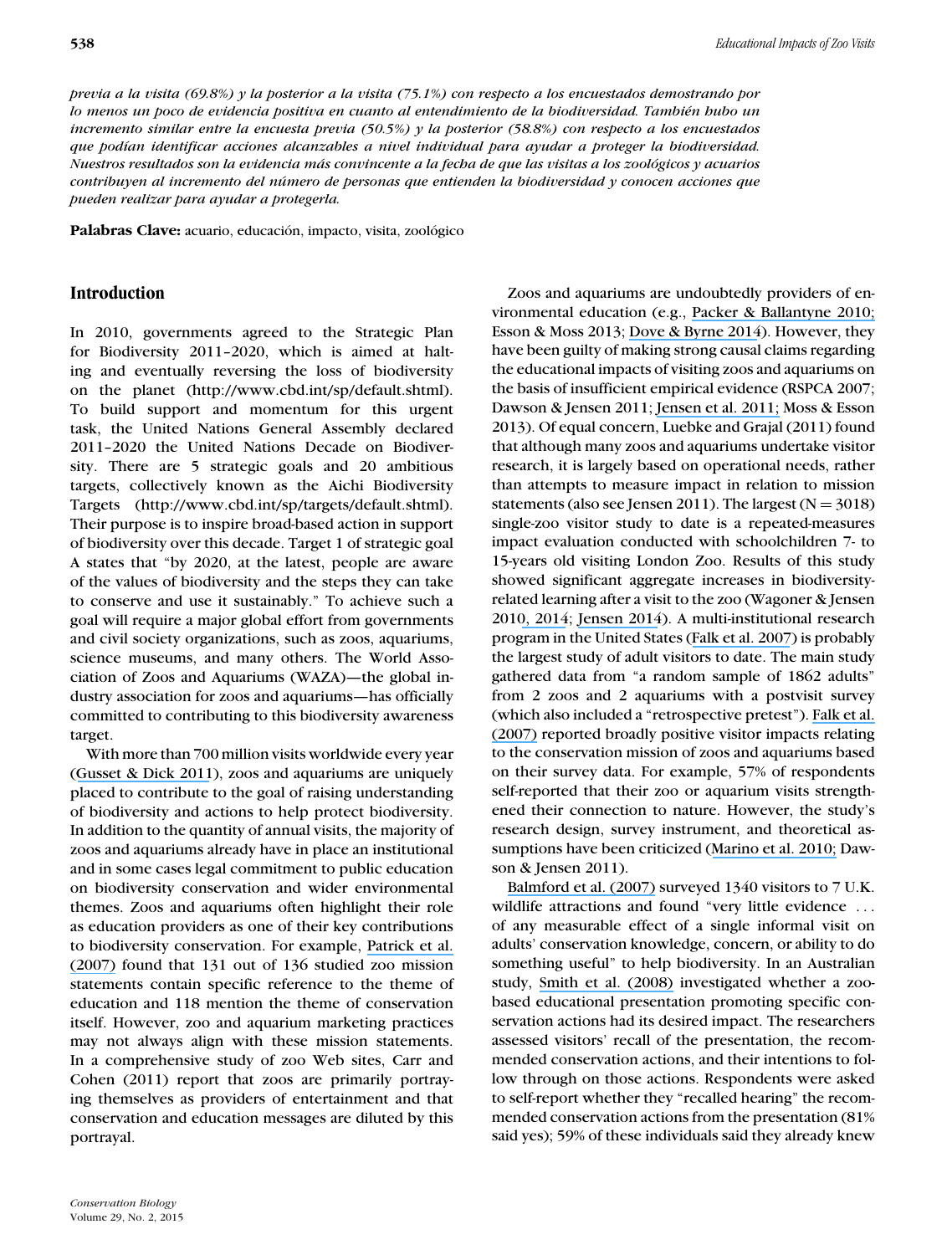of all the actions mentioned in the presentation (14% acknowledged not knowing the actions beforehand). Although this research seems to indicate that zoo-based educational presentations are well remembered by audiences and that zoo audiences are already well versed in conservation actions, the results must be interpreted with caution. Because the researchers did not collect data before the presentation, their data may be biased because respondents may have given answers they believed were socially desirable. If respondents had been asked to list conservation actions before and after the presentation, it would have been possible to establish that the zoo-based educational presentation was the determining factor in any new knowledge. Clearly, there is a need for an international study with scientifically rigorous methods to directly measure outcomes relevant to Aichi Biodiversity Target 1.

We assessed biodiversity literacy—biodiversity understanding and knowledge of actions to help protect biodiversity—in a large sample (5661 visitors to 26 zoos and aquariums) from across the globe. This helps us evaluate Aichi Biodiversity Target 1 by addressing the research question: To what extent are people aware of the values of biodiversity and the steps they can take to conserve and use it sustainably? We also measured the educational impacts of visits to zoos and aquariums on such biodiversity literacy.

## **Methods**

#### **Survey Instrument**

Pre- and postvisit surveys were designed to measure our 2 dependent variables (biodiversity understanding and knowledge of actions to help protect biodiversity); to provide an indication of change (positive or negative) in individual participants over the course of their zoo or aquarium visit; and to assess the potential impact of several independent variables on the 2 dependent variables. The survey was designed as a repeated-measures instrument (i.e., the same participants were measured twice). Repeated-measures designs have long been the standard social scientific approach to evaluating educational impacts ([Crowder & Hand 1990](https://www.researchgate.net/publication/265620347_The_Analysis_of_Repeated_Measures?el=1_x_8&enrichId=rgreq-77f94d7cc6ce42ac83970c032db6908b-XXX&enrichSource=Y292ZXJQYWdlOzI2NTA1NDUxMjtBUzoyMDg3MTE5OTkwNzAyMDhAMTQyNjc3MjIyNjY3Mw==)). We used only open-ended impact measures to reduce the risk of introducing information to the respondents that would confound our impact measurement. There is still a small probability that asking any question (even open-ended ones) about biodiversity before a visit made respondents more attuned to information relating to this topic. However, a repeated-measures design is the only option for directly measuring impacts, other than an experimental design. Because an experimental design requires random allocation to treatment and control groups, it was not an option for a naturalistic field study conducted with regular zoo and aquarium visitors. Previsit respondents were not informed that they would be asked the same open-ended questions after their visit.

Because few previous studies used direct impact measures with zoo and aquarium visitors, particularly with international institutions, there was no robust basis for creating closed-ended survey response options. Therefore, the 2 dependent variables were operationalized with matching open-ended questions in both the pre- and postvisit surveys. To measure biodiversity understanding, we asked respondents to list anything that came to mind when they thought of biodiversity (space for up to 5 responses provided). To measure knowledge of actions to help protect biodiversity, we asked respondents to think of an action they could take to help save animal species (space for up to 2 responses provided).

Limiting responses to a series of closed-response options would not have allowed us to validly assess the variability in zoo and aquarium visitor understanding of biodiversity and the actions to protect it. That is, it would have required us to close off possible responses that visitors would want to give because we did not already have a good account of the range of thoughts and actions visitors may have wished to communicate. This decision increased resources required to input data and affected the way data were analyzed and quantified. In addition to the 2 dependent variables, data relating to a number of independent variables (both categorical and continuous) were collected (Tables 1 & 2).

### **Survey Procedure**

Procedural and sampling guidance documents were produced for all participating institutions to promote consistency in data collection and organization at each site. However, given the diverse nature of participating institutions, some uncontrolled procedural differences likely occurred across sites.

The survey was designed to be printed by participating institutions, distributed on paper by staff members, and self-administered by respondents. It included a previsit component (administered at the zoo or aquarium entrance) and a postvisit component (administered at the zoo or aquarium exit) for the same participants (repeated measures). Potential survey respondents—zoo or  $a$ quarium visitors  $\geq$  10-year-old—were selected using systematic sampling (every *n*th visitor) or on a continual-ask basis (once 1 survey response was completed, the next visitor to cross an imaginary line was selected as the potential next respondent). Consent from responsible adults was sought before potential respondents of minor age were approached. Staff members administering the surveys were instructed not to wear any overt conservation or biodiversity-related messaging on their clothing and not to offer guidance to respondents completing the survey. Survey questions could be read out and answers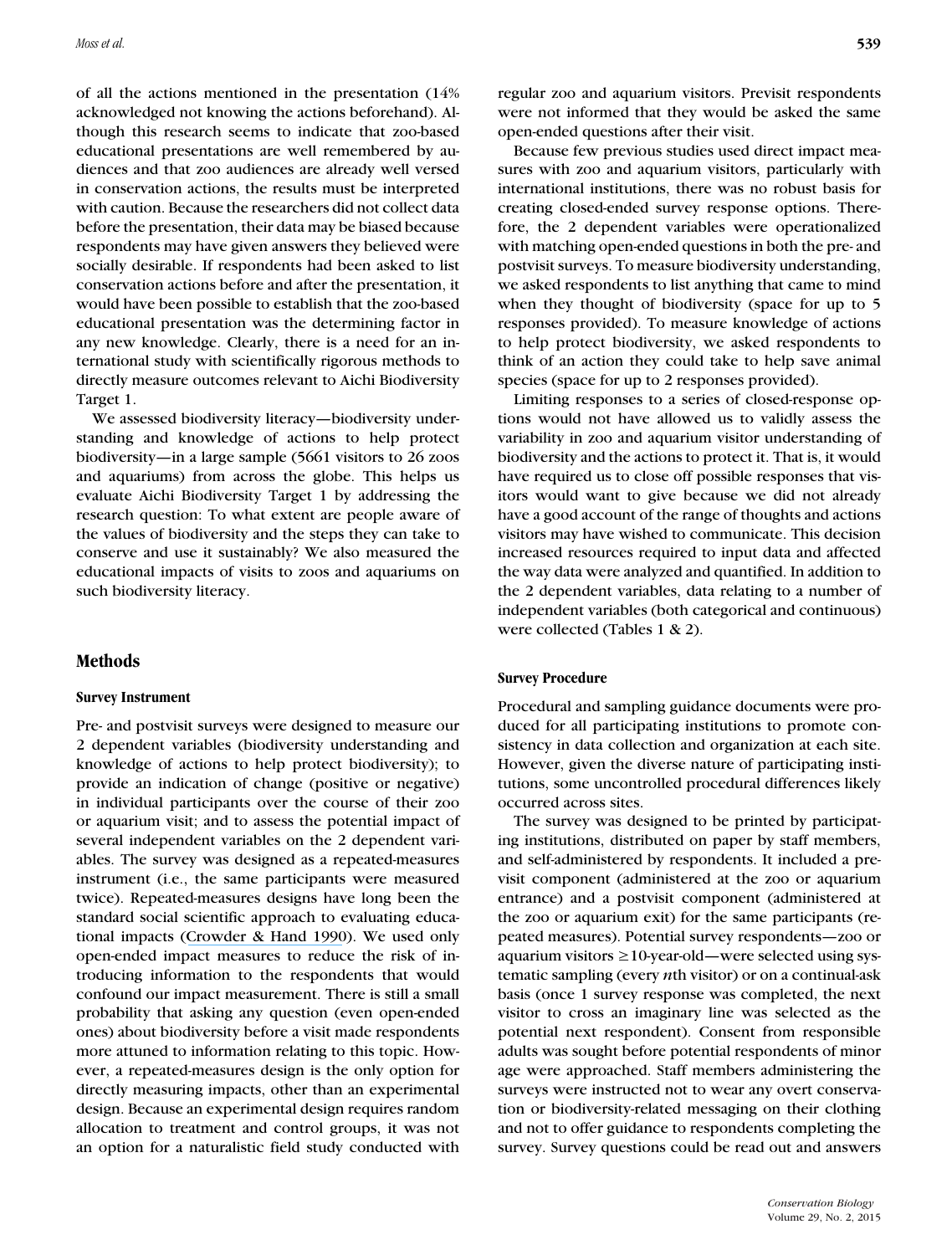|                                                     | df       | $\boldsymbol{F}$ | $\boldsymbol{P}$ |
|-----------------------------------------------------|----------|------------------|------------------|
| Intercept                                           | 1718.992 | 411.098          | < 0.001          |
| World region*                                       | 1737.922 | 11.361           | < 0.001          |
| First visit to this zoo                             | 1728.870 | 2.329            | 0.127            |
| First visit to any zoo                              | 1736.110 | 2.779            | 0.096            |
| Zoo member or season ticket holder                  | 1721.429 | 2.389            | 0.122            |
| Gender                                              | 1726.566 | 0.316            | 0.574            |
| Local to area or visitor                            | 1732.582 | 1.241            | 0.265            |
| Saw or heard biodiversity information during visit* | 1732.956 | 29.673           | < 0.001          |
| Attended animal talk or show during visit           | 1730.843 | 0.201            | 0.654            |
| Talked to zoo staff or volunteers during visit      | 1726.598 | 2.267            | 0.132            |
| Watched video or film during visit                  | 1751.305 | 1.914            | 0.167            |
| Used smartphone application during visit            | 1717.782 | 2.180            | 0.140            |
| Watched TV nature shows in last 12 months           | 1724.234 | 1.312            | 0.252            |
| Member of environmental group*                      | 1702.775 | 10.407           | 0.001            |
| Number of zoo visits in last 12 months              | 1892.705 | 0.910            | 0.340            |
| $Age*$                                              | 1746.361 | 24.737           | < 0.001          |
| Years of formal education*                          | 1730.773 | 23.792           | < 0.001          |
| Number in visiting group                            | 1729.531 | 0.254            | 0.615            |

**Table 1. Tests of fixed effect factors from linear mixed model output on change in biodiversity understanding before and after a visit to a zoo or aquarium.**

∗*Significant effect.*

**Table 2. Tests of fixed effect factors from linear mixed model output on change in knowledge of actions to help protect biodiversity before and after a visit to a zoo or aquarium.**

|                                                                 | df       | F       | $\boldsymbol{P}$ |
|-----------------------------------------------------------------|----------|---------|------------------|
| Intercept                                                       | 1551.017 | 497.394 | < 0.001          |
| World region*                                                   | 1549.771 | 14.948  | ${<}0.001$       |
| First visit to this zoo                                         | 1558.249 | 0.285   | 0.594            |
| First visit to any zoo                                          | 1560.985 | 0.399   | 0.528            |
| Zoo member or season ticket holder                              | 1557.090 | 1.769   | 0.184            |
| Gender*                                                         | 1536.968 | 10.204  | ${<}0.001$       |
| Local to area or visitor                                        | 1572.226 | 1.345   | 0.246            |
| Saw or heard biodiversity information during visit <sup>*</sup> | 1542.459 | 15.629  | ${<}0.001$       |
| Attended animal talk or show during visit                       | 1553.962 | 0.254   | 0.614            |
| Talked to zoo staff or volunteers during visit                  | 1543.823 | 1.380   | 0.240            |
| Watched video or film during visit*                             | 1555.524 | 7.799   | 0.005            |
| Used smartphone application during visit                        | 1537.701 | 0.751   | 0.386            |
| Watched TV nature shows in last 12 months                       | 1620.923 | 0.820   | 0.365            |
| Member of environmental group*                                  | 1531.913 | 5.335   | 0.021            |
| Number of zoo visits in last 12 months                          | 1734.101 | 0.404   | 0.525            |
| $Age*$                                                          | 1557.312 | 16.357  | ${<}0.001$       |
| Years of formal education*                                      | 1544.331 | 0.714   | 0.398            |
| Number in visiting group                                        | 1609.594 | 1.518   | 0.218            |

∗*Significant effect.*

completed (verbatim) by staff if the potential respondent requested this. Respondents were informed that the survey was for them to record their thoughts on an individual basis and was not for recording of group responses.

Any refusals to participate in the research were recorded on a refusals log that contained easily observable visual information about the person (gender, apparent age, and apparent ethnicity) plus the stated reason for refusal. From this we calculated a mean refusal rate across participating institutions. Surveys were conducted from 1 November 2012 to 31 July 2013. Twenty-six WAZA member organizations participated, 2 of which sampled visitors at more than 1 institution. Institutions from

the following 19 countries participated: Argentina, Australia, Brazil, Canada, Chile, Colombia, Germany, Hong Kong, India, Japan, Mexico, Russia, Singapore, South Africa, Sweden, Switzerland, Uganda, United Kingdom, and United States.

As part of the procedural guidelines, participating institutions were advised to provide those respondents completing the previsit survey with a unique visitor number in the form of, for example, a sticker or wrist band. This was to facilitate recognition of respondents who had completed the previsit survey so they could be approached and asked to complete the postvisit survey before exiting the zoo or aquarium. Small incentives (up to the value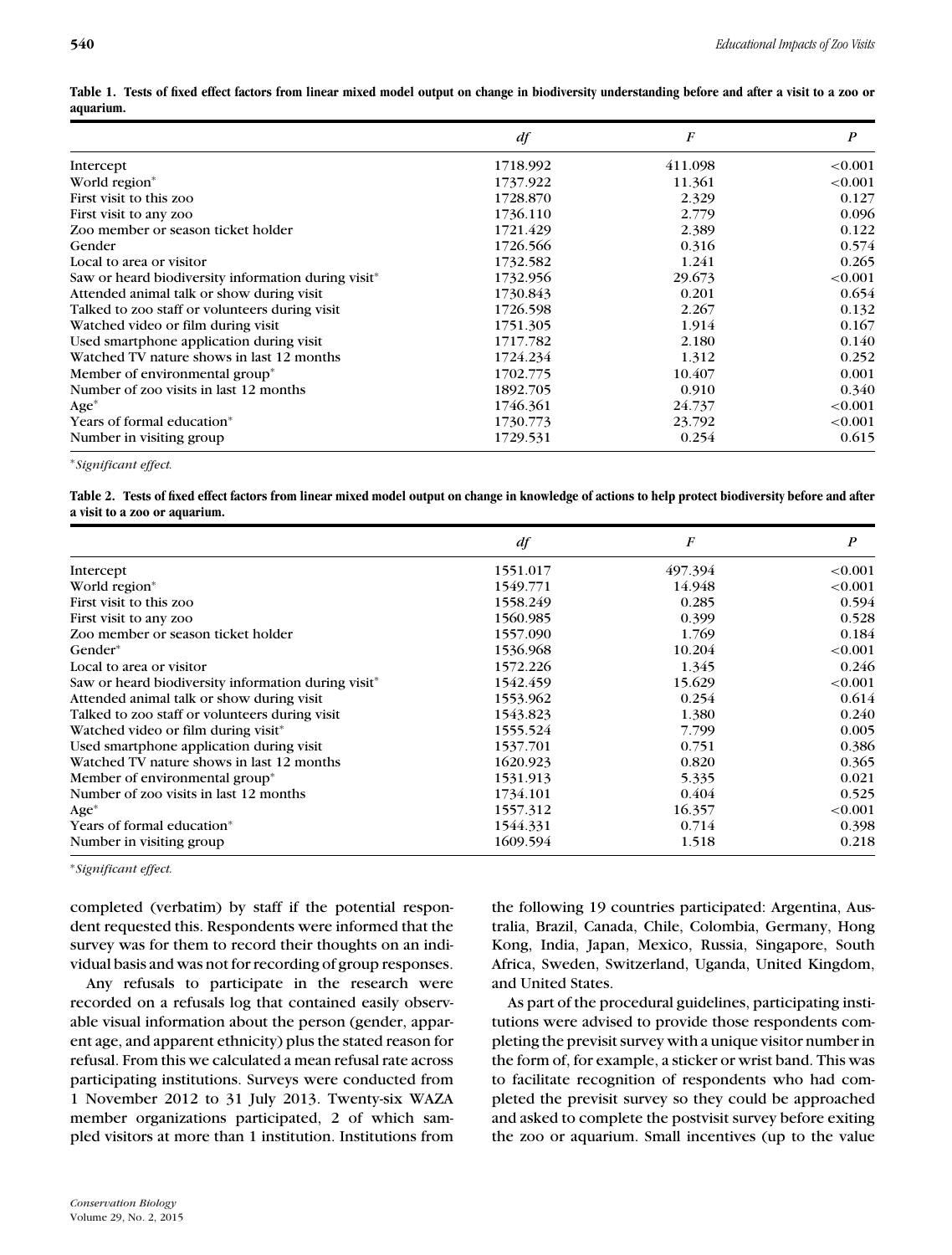of around 5 Euros) were also used by some participating institutions, but only after the postvisit survey had been completed. Incentives included, for example, zoo calendars, guides, and postcards.

#### **Data Processing**

Some participating institutions provided English translations of the open-ended survey responses to the 2 dependent variables (biodiversity understanding and knowledge of actions to help protect biodiversity), whereas other non-English responses were translated by multilingual researchers or, in the case of Portuguese language data from 1 zoo, with the assistance of the translation tool Google Translate (http://translate.google.com). Independent variables did not require translation because these consisted of predefined closed-response options.

The qualitative data from the 2 dependent variables (biodiversity understanding and knowledge of actions to help protect biodiversity) were subjected to content analyses to provide quantitative data suitable for statistical analyses. Initial qualitative analyses to explore the range, type, and content of responses directly informed the scoring and coding schemes developed for each of the 2 dependent variables.

#### **Biodiversity Understanding**

The preliminary qualitative analysis of data for the variable biodiversity understanding strongly suggested that there were continuous degrees of biodiversity understanding or accuracy. From this, a 5-point unidirectional scale was developed. Each pre- and postvisit response was scored according to the following scale: 1, inaccurate (descriptions contained no accurate elements [e.g., "open air," "everything in general"] or were too vague to indicate accurate knowledge [e.g., "many things"]); 2, ambivalent (some accurate descriptions and some of inaccurate descriptions); 3, some positive evidence (mention of something biological [e.g., "species"], but no other accurate elements or detail); 4, positive evidence (some evidence of accurate descriptions, but only mention of animals or plants, not both [minimal inaccurate elements], or vague but accurate description [e.g., "lots of life," "many species," "variety of species"]); 5, strong positive evidence (no inaccurate elements, specific mention of both animals and plants [e.g., "diversity of flora and fauna of the region," "wide variety of plants and animals in a given environment or ecosystem," "all the animals and plants on our planet," "wildlife and plant life in balance"]).

In addition, we developed a series of binary coding variables (yes or no), all of which were based on the Convention on Biological Diversity (CBD)'s "Value of Biodiversity and Ecosystem Services" (https://www.cbd.int/ 2011--2020/learn). Individual survey responses were

again scored for each of the following queries on a yes or no basis: Interconnections between species and the environment mentioned? Genetic value of biodiversity mentioned? Expressed importance of biodiversity for humans? Expressed need for biodiversity conservation? Mention of environmentally responsible behaviors relating to biodiversity?

A master combined score was calculated as the sum of the biodiversity accuracy scale (1–5 points) and all the 5 binary variables (yes  $= 1$  point and no  $= 0$  points). The maximum combined score per survey response was therefore 10. All data were coded by the same researcher.

### **Knowledge of Actions to Help Protect Biodiversity**

Initial qualitative analysis of data for this variable suggested that the actions reported fell along a continuum ranging from very general to very specific personal actions. Responses were coded under an initial binary variable (yes or no) to determine whether an action or behavior was mentioned (yes  $= 1$  point and no  $= 0$  points). If an action or behavior was mentioned (1 point), then further points were added along a continuous scale as follows (up to a maximum of 5 points per action): 0, action or behavior identified not relevant to conservation; +1, no specific action or behavior mentioned (vague platitudes about need for change [e.g., "save ecosystems"]); +2, specific identification of probiodiversity action or behavior at a general level (not feasible to address as an individual [e.g., "stop hunting," "stop Chinese medicine," "scientific research in environmental studies and conservation," "don't cut our forests," "give animals space and protect their environment"]);  $+3$ , very specific identification of probiodiversity action or behavior that can be done at an individual level (e.g., "hanging bird houses, feeding birds in winter time," "drive less to reduce effects of climate change"); +4, very specific identification of probiodiversity action or behavior that the respondent clearly states is a personal action or behavior (e.g., "I recycle my mobile phone for gorillas").

We left spaces for respondents to identify up to 2 different actions. Where 2 actions were reported, each action was coded separately using the scale defined above. The 2 separate scores were then summed to yield a combined score (maximum total of 10). All data were coded by the same researcher.

## **Content Analysis Reliability**

A second trained coder performed intercoder reliability analyses for both dependent variables. A small, randomly selected sample of data  $(N = 294)$  was coded separately (and blind to the previous coding) by the second coder. A Cohen's kappa statistic was calculated for these matching data (kappa  $= 0.82, P < 0.001$ , for biodiversity understanding and kappa  $= 0.84, P < 0.001$ , for knowledge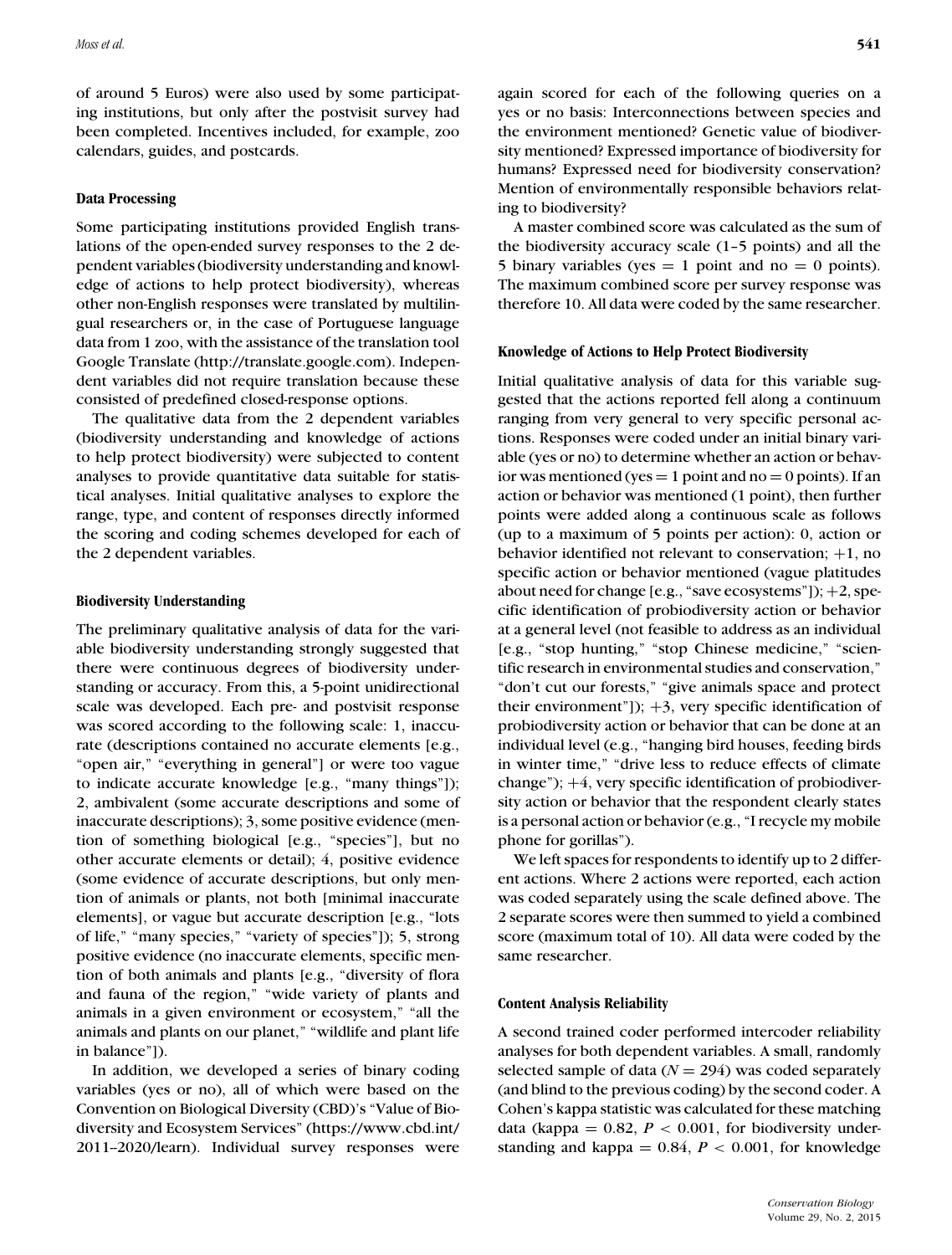of actions to help protect biodiversity). This indicated nearly perfect agreement between the 2 researchers ([Landis & Koch 1977](https://www.researchgate.net/publication/22310512_The_Measurement_Of_Observer_Agreement_For_Categorical_Data?el=1_x_8&enrichId=rgreq-77f94d7cc6ce42ac83970c032db6908b-XXX&enrichSource=Y292ZXJQYWdlOzI2NTA1NDUxMjtBUzoyMDg3MTE5OTkwNzAyMDhAMTQyNjc3MjIyNjY3Mw==)) for both variables.

## **Data Analyses**

Once quantified, we conducted statistical analyses on these data. We used *Z* tests for normality testing with skewness and kurtosis. We used repeated-measures linear mixed models with independent variables as fixed effect factors and participating institutions as a (categorical) random effect factor. The restricted maximum likelihood method was used to estimate variance components. A global rather than minimal model was sought to identify a suite of independent variables that predicted change in biodiversity literacy between pre- and postvisit. All statistical tests were 2-tailed, had a significance level of *P*  $\leq$  0.05, and were conducted with IBM SPSS Statistics 21.

## **Results**

#### **Participants**

The mean refusal rate across participating institutions was 46.2%, but this value differed widely among institutions (minimum 20.3%, maximum 76.5%). The basic demographics of those visitors who chose not to participate in the survey were not different from the study sample.

The mean number of valid surveys received from each participating institution was 184 (SD 80). The largest contribution from any one participating institution was 299, and 6 out of the 26 institutions contributed *<*100 (minimum of 45). The total number of matched repeatedmeasures surveys received across the 26 participating institutions was 5661. Four other institutions participated in the overall study and contributed 696 additional survey responses. However, these institutions did not follow a repeated-measures sampling approach and were thus excluded from the impact evaluation aspect of the study.

## **Overall Pre- and Postvisit Comparison**

There was a significant difference between pre- and postvisit data for both dependent variables (Fig. 1): biodiversity understanding  $(F = 124.718, P < 0.001)$  and knowledge of actions to help protect biodiversity  $(F =$ 76.895,  $P < 0.001$ ). There was an increase from previsit  $(69.8\%)$  to postvisit  $(75.1\%)$  in respondents demonstrating at least some positive evidence of biodiversity understanding (scores of 3–7). Similarly, there was an increase from previsit (50.5%) to postvisit (58.8%) in respondents who could identify a probiodiversity action that could be achieved at an individual level (scores of 3–4 for each of the 2 responses to this question).



*Figure 1. Overall comparison before and after a visit to a zoo or aquarium of the 2 dependent variables of biodiversity literacy—biodiversity understanding and knowledge of actions to help protect biodiversity (combined scores on 10-point scales).*

## **Change in Biodiversity Understanding**

Five of the independent variables significantly predicted change in biodiversity understanding between pre- and postvisit (Table 1). On the 10-point scale, respondents from Africa (−0.378) and Asia (−0.314) scored lower and respondents from Europe and the Middle East (0.198) scored higher than respondents from other regions. Respondents who saw or heard biodiversity information during their visit scored 0.287 higher than those who had not. Respondents who were members of a nature, conservation, or environmental group scored 0.235 lower than those who were not. Change in biodiversity understanding was 0.010 higher with each additional year of age and 0.037 higher with each additional year of formal education.

#### **Change in Knowledge of Actions to Help Protect Biodiversity**

Six of the independent variables significantly predicted change in knowledge of actions to help protect biodiversity between pre- and postvisit (Table 2). On the 10-point scale, respondents from Africa (−0.659), Asia (−0.755), and Central and South America (−0.974) scored lower than respondents from other regions. Female respondents scored 0.285 lower than male respondents. Respondents who saw or heard biodiversity information during their visit scored 0.365 higher than those who had not.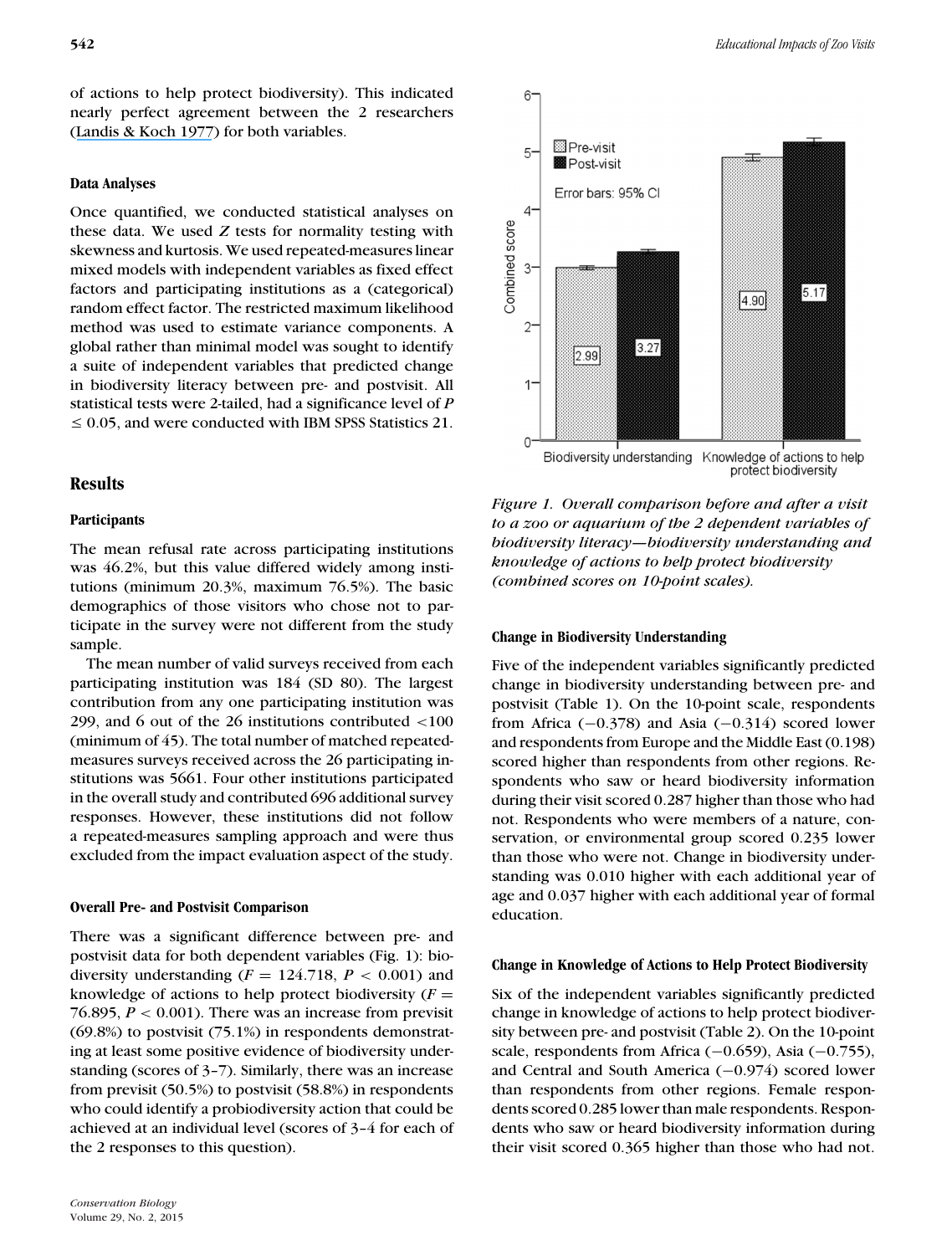Respondents who watched a video or film during their visit scored 0.284 higher than those who had not. Respondents who were members of a nature, conservation, or environmental group scored 0.289 lower than those who were not. Change in knowledge of actions to help protect biodiversity was 0.014 higher with each additional year of age.

# **Discussion**

There are 2 distinct components to Aichi Biodiversity Target 1: biodiversity awareness and knowledge of how to conserve biodiversity and use it sustainably. We measured biodiversity understanding because we believe understanding is a more robust and meaningful outcome than *awareness* (the term used in the target statement). For example, someone could have awareness of the term *biodiversity* but could conceivably have an incorrect understanding of it, whereas it is unlikely that someone could understand the concept of biodiversity without being aware of it.

Respondents' biodiversity understanding and knowledge of actions to help protect biodiversity both significantly increased between pre- and postvisit (also see [Moss](https://www.researchgate.net/publication/261519288_Conservation_Zoo_visits_boost_biodiversity_literacy?el=1_x_8&enrichId=rgreq-77f94d7cc6ce42ac83970c032db6908b-XXX&enrichSource=Y292ZXJQYWdlOzI2NTA1NDUxMjtBUzoyMDg3MTE5OTkwNzAyMDhAMTQyNjc3MjIyNjY3Mw==) [et al. 2014](https://www.researchgate.net/publication/261519288_Conservation_Zoo_visits_boost_biodiversity_literacy?el=1_x_8&enrichId=rgreq-77f94d7cc6ce42ac83970c032db6908b-XXX&enrichSource=Y292ZXJQYWdlOzI2NTA1NDUxMjtBUzoyMDg3MTE5OTkwNzAyMDhAMTQyNjc3MjIyNjY3Mw==)). This suggests that zoos and aquariums can make a positive contribution to Aichi Biodiversity Target 1 because zoos and aquariums are increasing the number of people who understand biodiversity. They are also bolstering the ranks of those who are aware of the steps they can take to conserve and use biodiversity sustainably by improving knowledge of actions to help protect biodiversity. Zoos and aquariums are attended by a considerable proportion of the global human population ([Gusset &](https://www.researchgate.net/publication/49662951_The_global_reach_of_zoos_and_aquariums_in_visitor_numbers_and_conservation_expenditures?el=1_x_8&enrichId=rgreq-77f94d7cc6ce42ac83970c032db6908b-XXX&enrichSource=Y292ZXJQYWdlOzI2NTA1NDUxMjtBUzoyMDg3MTE5OTkwNzAyMDhAMTQyNjc3MjIyNjY3Mw==) [Dick 2011](https://www.researchgate.net/publication/49662951_The_global_reach_of_zoos_and_aquariums_in_visitor_numbers_and_conservation_expenditures?el=1_x_8&enrichId=rgreq-77f94d7cc6ce42ac83970c032db6908b-XXX&enrichSource=Y292ZXJQYWdlOzI2NTA1NDUxMjtBUzoyMDg3MTE5OTkwNzAyMDhAMTQyNjc3MjIyNjY3Mw==)) and visitors represent a socioeconomic crosssection of this population ([Davey 2007](https://www.researchgate.net/publication/229962190_An_analysis_of_country_socio-economic_and_time_factors_on_worldwide_zoo_attendance_during_a_40year_period?el=1_x_8&enrichId=rgreq-77f94d7cc6ce42ac83970c032db6908b-XXX&enrichSource=Y292ZXJQYWdlOzI2NTA1NDUxMjtBUzoyMDg3MTE5OTkwNzAyMDhAMTQyNjc3MjIyNjY3Mw==)). Thus, our findings may have wide-ranging ramifications. Our findings also provide a much-needed baseline for CBD to measure progress toward achieving Aichi Biodiversity Target 1.

The challenge for zoos and aquariums is how to use these findings to directly improve the conservation of biodiversity. An increase in knowledge (or even proconservation attitudes) is not necessarily a reliable predictor of a related change in behavior ([Schultz 2011;](https://www.researchgate.net/publication/51787256_Conservation_Means_Behavior?el=1_x_8&enrichId=rgreq-77f94d7cc6ce42ac83970c032db6908b-XXX&enrichSource=Y292ZXJQYWdlOzI2NTA1NDUxMjtBUzoyMDg3MTE5OTkwNzAyMDhAMTQyNjc3MjIyNjY3Mw==) [Heberlein](https://www.researchgate.net/publication/229324991_Navigating_Environmental_Attitudes?el=1_x_8&enrichId=rgreq-77f94d7cc6ce42ac83970c032db6908b-XXX&enrichSource=Y292ZXJQYWdlOzI2NTA1NDUxMjtBUzoyMDg3MTE5OTkwNzAyMDhAMTQyNjc3MjIyNjY3Mw==) [2012](https://www.researchgate.net/publication/229324991_Navigating_Environmental_Attitudes?el=1_x_8&enrichId=rgreq-77f94d7cc6ce42ac83970c032db6908b-XXX&enrichSource=Y292ZXJQYWdlOzI2NTA1NDUxMjtBUzoyMDg3MTE5OTkwNzAyMDhAMTQyNjc3MjIyNjY3Mw==)). Understanding more about biodiversity and increasing knowledge of actions to protect it are nevertheless valuable outcomes of a zoo or aquarium visit. Building upon this knowledge and driving proconservation behavioral and social change should be seen as an equally important task for the zoo and aquarium community. Zoos and aquariums can contribute, for example, by campaigning for policy changes and wildlife protection zones, modeling positive conservation behavior, rallying support for proconservation initiatives, working with other conservation groups and governments to make structural improvements that make proconservation behavior the

easy choice, and targeting problematic social norms (e.g., Jensen & Wagoner 2009; [Gusset & Lowry 2014](https://www.researchgate.net/publication/273575421_WAZA_Magazine_15_Towards_Effective_Environmental_Education?el=1_x_8&enrichId=rgreq-77f94d7cc6ce42ac83970c032db6908b-XXX&enrichSource=Y292ZXJQYWdlOzI2NTA1NDUxMjtBUzoyMDg3MTE5OTkwNzAyMDhAMTQyNjc3MjIyNjY3Mw==)).

Respondents exposed to biodiversity information during their visit showed a significantly larger change in both biodiversity understanding and knowledge of actions to help protect biodiversity. In particular, respondents who had watched a video or film during their visit showed a significantly larger change in knowledge of actions to help protect biodiversity. However, just over half of the respondents (56.5%) reportedly saw or heard biodiversity information during their visit. Thus, zoos and aquariums would be well advised to increase visitors' exposure to biodiversity information at their institutions to reap the benefit of improved learning outcomes we identified. For example, screening videos and films, which only about a quarter of respondents (27.3%) reported watching during their visit, could promote knowledge of probiodiversity actions in conjunction with physically visiting a zoo or aquarium.

Respondents self-identifying as a member of a nature, conservation, or environmental group showed a significantly smaller change in both biodiversity understanding and knowledge of actions to help protect biodiversity. This finding of less educational impact is likely due to the significantly higher baseline of previsit biodiversity literacy among members of such groups (A.M., E.J., & M.G., unpublished data). It is also noteworthy that demographic factors, such as region of origin, age, gender, and formal education levels, were predictive of visitors' propensity to develop greater biodiversity literacy; these factors also influenced previsit biodiversity literacy (A.M., E.J., & M.G., unpublished data). This finding contrasts with Falk et al.'s (2007) claim that such factors are not important predictors of educational impacts. We found that, in fact, a combination of demographic and within-visit variables predicted the likelihood of improvements in visitors' biodiversity literacy (also see Jensen 2014). Future research should further inform our understanding of "complexity, change over time, and the interwoven and developmental nature of sociocultural variables influencing visitors' appropriation of new ideas" relating to biodiversity and conservation (Dawson & Jensen 2011:137).

By using a repeated-measures survey design, we were able to detect differences in the direction and magnitude of zoo and aquarium visitor outcomes from pre- to postvisit. Our overarching finding was that a significant number of visitors to zoos and aquariums from across the globe increased their understanding of biodiversity and their knowledge of actions to help protect biodiversity. Although it is always difficult to confidently assign causes to an aggregate statistical relationship such as this, it is reasonable to infer that the zoo and aquarium visits that took place between survey administrations have at least some bearing on these positive changes. Our results therefore highlight the important potential